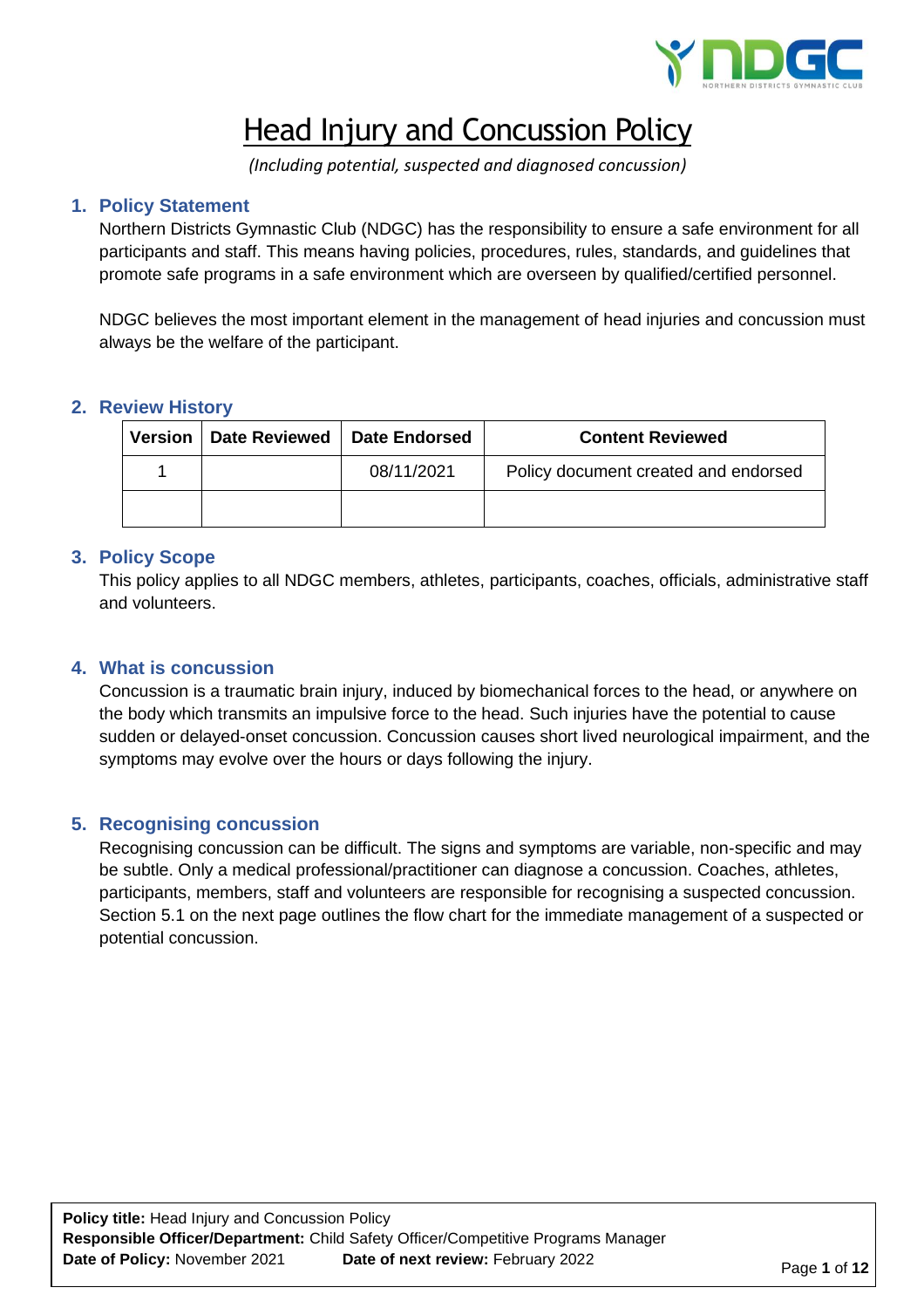

# 5.1.Concussion Management Flow Chart / Guidelines for Suspected Concussion



**Date of Policy:** November 2021 **Date of next review:** February 2022

Page **2** of **12**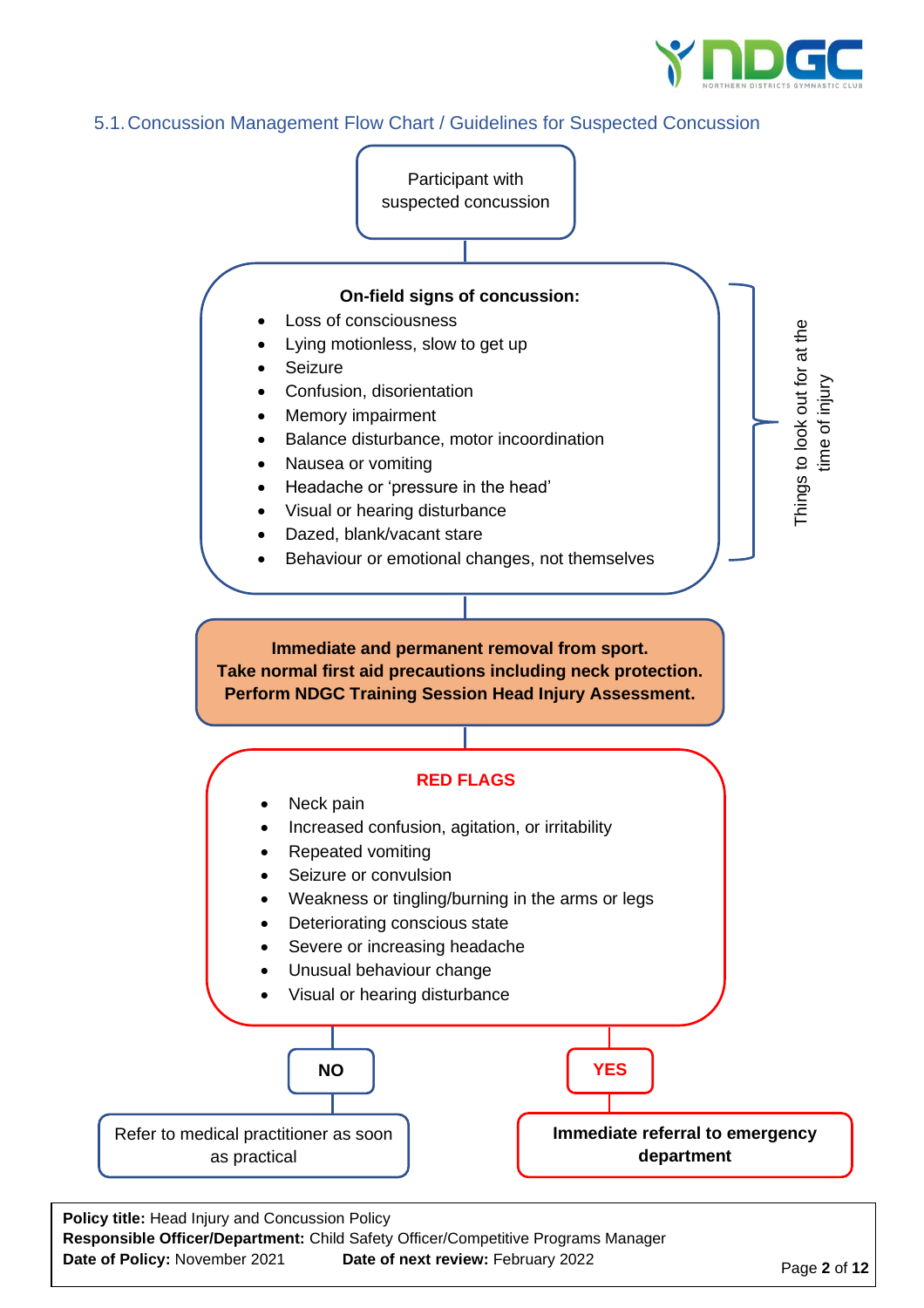

There may be obvious signs of concussion such as loss of consciousness, brief convulsions or difficulty balancing or walking. However, the signs of concussion can be more subtle. The Sport Concussion Assessment Tool (SCAT5) identifies 22 possible symptoms:

- Headache
- 'Don't feel right'
- 'Pressure in the head'
- Difficulty concentrating
- Neck pain
- Difficulty remembering
- Nausea or vomiting
- Sensitivity to light
- Fatigue or low energy
- Dizziness
- Confusion
- Blurred vision
- Drowsiness
- Balance problems
- More emotional
- Sensitive to noise
- Irritability
- Feeling slowed down
- Sadness
- Feeling like 'in a fog'
- Nervous or anxious
- Trouble falling asleep (if applicable)

Recognising concussion is critical to the correct management and prevention of further injury. The [Concussion Recognition Tool](https://bjsm.bmj.com/content/bjsports/early/2017/04/26/bjsports-2017-097508CRT5.full.pdf) (CRT5), is designed to help those without medical training, detect and recognise concussion.

NDGC Training Session Head Injury Assessment (*Appendix 13.1)* is designed to help guide immediate management of a suspected concussion. This assessment is not intended for diagnostic purposes and does not replace medical advice. When completing the assessment, if there are abnormal neurological signs, or signs of a head or neck injury, an ambulance must be called immediately.

When a participant is suspected of having a concussion, first aid principles still apply and a systematic approach to assessment of Airway, Breathing, Circulation (ABC) applies in ALL situations. Cervical spine injuries should be suspected if there is any loss of consciousness, neck pain or a mechanism that could lead to spinal injury. A medical practitioner should review any participant with a suspected concussion. If there is no medical practitioner present at the facility, the participant must not return to sport on the same day a concussion is suspected. If there is any doubt about whether a participant is concussed, the participant should not be allowed to return to sport that day. A participant with suspected concussion should be reassessed to look for developing symptoms and cleared by a medical practitioner before returning to sport. Due to the evolving nature of concussion, delayed symptom onset is not unusual. Therefore, any participant cleared to return to sport after medical assessment for suspected concussion should be monitored closely during training/competition, for developing symptoms or signs. If symptoms develop, the participant should be removed from sport.

# 5.2.Red Flags – Monitor participant closely and refer for medical assessment

Sometimes there will be clear signs that a participant has sustained a concussion. Participants displaying any of the following clinical features should be immediately removed from sport:

- Loss of consciousness
- No protective action taken by the participant in a fall to the ground, directly observed or on video
- Impact seizure or tonic posturing
- Confusion, disorientation
- Memory impairment
- Balance disturbance or motor incoordination

**Policy title:** Head Injury and Concussion Policy **Responsible Officer/Department:** Child Safety Officer/Competitive Programs Manager **Date of Policy:** November 2021 **Date of next review:** February 2022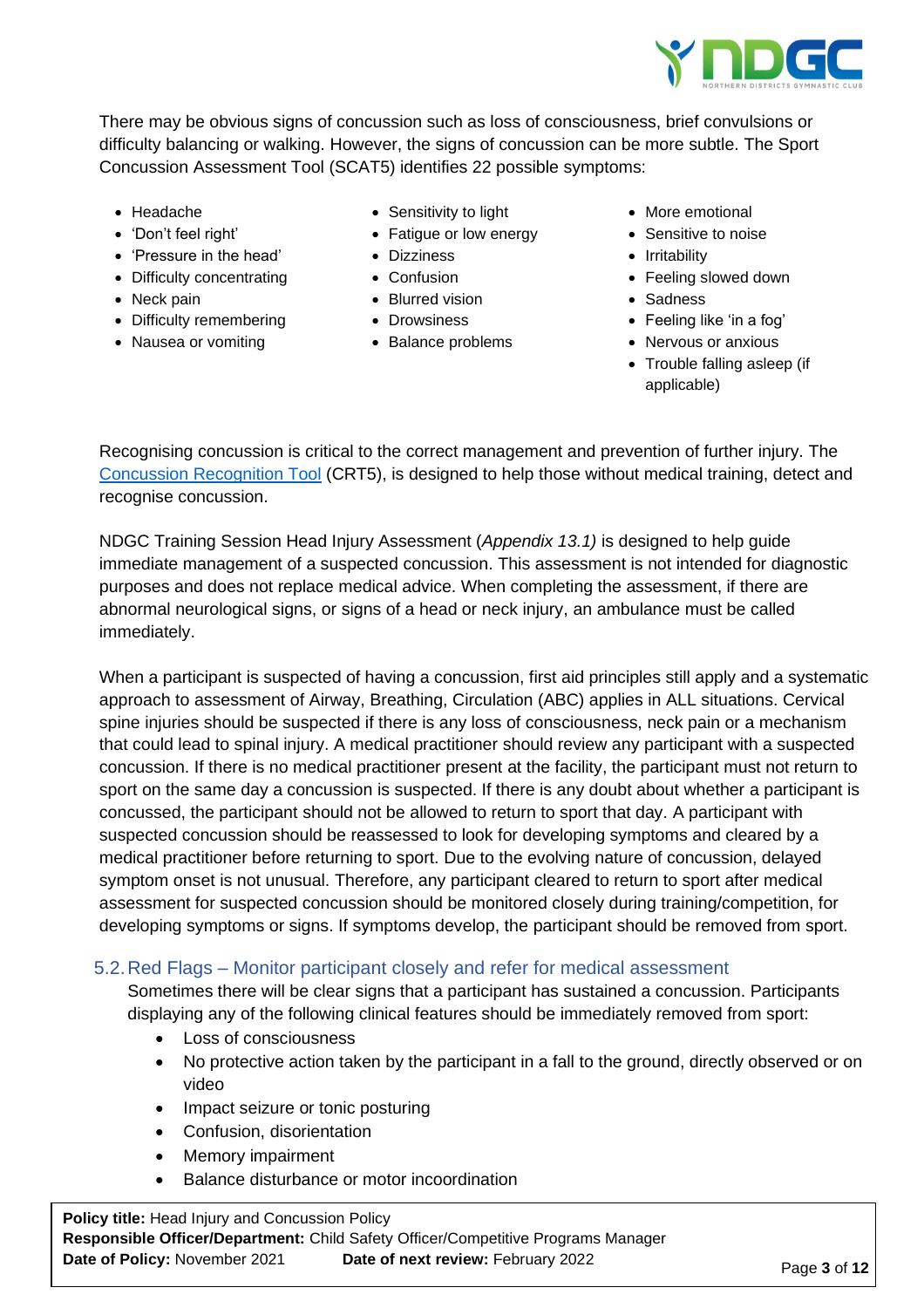

- Participant reports significant, new or progressive concussion symptoms
- Dazed, blank/vacant stare or not their normal selves
- Behaviour changes atypical of the participant.

# 5.3.Red Flags – Refer to nearest Emergency Department

Some features suggest more serious injury and participants displaying any of these signs should be immediately referred to the nearest emergency department:

- Neck pain (do not move participant, call an ambulance)
- Increasing confusion, agitation, or irritability
- Repeated vomiting
- Seizure or convulsion
- Weakness or tingling/burning in the arms or legs
- Deteriorating conscious stage
- Severe or increasing headache
- Unusual behaviour change
- Double vision

Urgent hospital referral is necessary if there is concern regarding the risk of structural head or neck injury. Contact 000 immediately and do not move the participant.

# **6. Removal from participation/sport**

First Aid Principles and the primary survey should be considered and completed in the first instance where a participant is unconscious or falls heavily on their head, back or neck. It is extremely important to manage all participants in this scenario as though they have a neck or spinal injury. Urgent hospital referral is necessary if there is concern regarding the risk or structural head or neck injury. Ring 000 immediately.

A participant who is unconscious or falls heavily on their head, neck or back, must only be moved by qualified health professionals trained in spinal immobilisation (e.g., Paramedic). If no qualified person is present, do not move the participant, call 000, follow their advice and wait for the ambulance to arrive.

Participants with any of the symptoms outlined in section 5.3 above, should be referred to an emergency department immediately. If the participant is unconscious or has fallen heavily on their head, neck or back, do not move them.

A participant with a suspected concussion must not be allowed to return to participation on the same day unless cleared by a medical practitioner. Without a medical clearance, the participant is unable to return to training or competition despite any suggestion from the parent, participant, or coach.

Participants with suspected concussion should:

- Be immediately removed from participation
- Not be left alone initially
- Not drink alcohol
- Not use recreational drugs
- Not take certain prescription medications including aspirin, non-steroidal anti-inflammatory

**Policy title:** Head Injury and Concussion Policy **Responsible Officer/Department:** Child Safety Officer/Competitive Programs Manager **Date of Policy:** November 2021 **Date of next review:** February 2022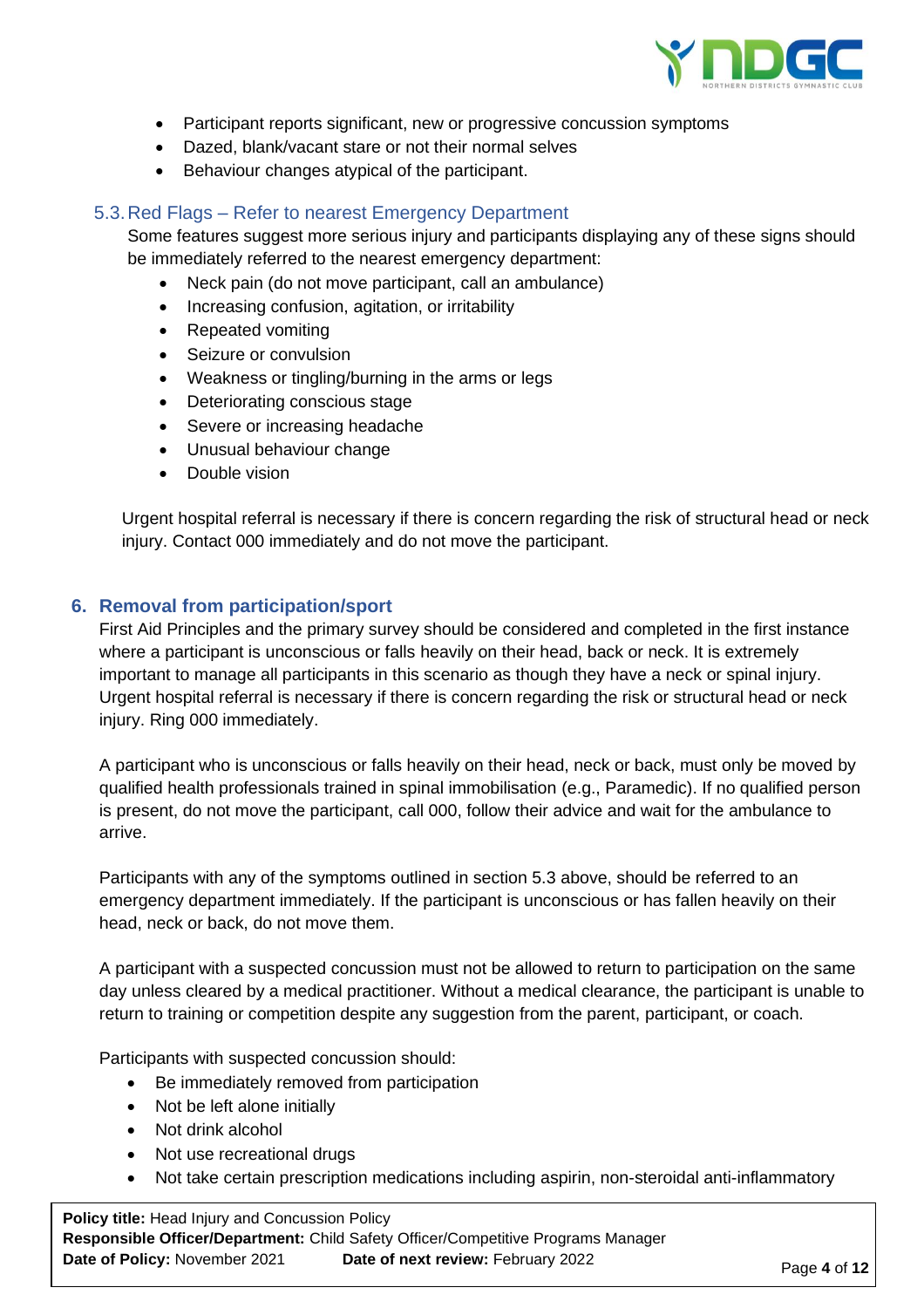

drugs, sleeping tablets and sedating pain medications

- Not be sent home by themselves
- Not drive a motor vehicle
- Be referred for an appropriate medical assessment

# **7. Referral for Medical Assessment**

All participants with concussion, suspected concussion, or other head injury, must have a medical assessment by a medical practitioner. If one is not present at NDGC, the participant should be referred to a local general practice or hospital emergency department. Once the diagnosis of concussion has been made, immediate management is physical and cognitive rest for around 24- 48 hours. This may include time of school or work and relative rest from cognitive activity. Most concussive symptoms should resolve in 10 – 14 days. However, recovery will vary from person to person, and from injury to injury.

## 7.1.Concussion in Children and Adolescents

Children and Adolescents (up to 18 years of age) have a slower rate of recovery from concussion. A more conservative approach to concussion is recommended and *return to learn* should take priority over return to sport. School programs may need to include more regular breaks, rests and increase time to complete tasks. The child's return to sport program should be extended so that the child does not return to full training less than 14 days from the resolution of all symptoms.

# 7.2.Concussion in Participants with Disabilities

There is limited evidence or theoretical underpinnings to suggest that a participant living with a disability requires a modified concussion management strategy. A participant living with a physical disability requires the same concussion management strategy to any other participant of the same age and gender. A participant living with an intellectual disability may take longer to recover than other participants and therefore should be managed conservatively.

# **8. Return to Gymnastics if medically cleared from Concussion at initial appointment**

All participants with concussion, suspected concussion, or other head injury, must have a medical assessment by a medical practitioner. If the medical practitioner clears the participant from having a concussion, the participant must not return to Gymnastics training for a period of seven days (e.g.: 7 days' rest). Due to the nature of Concussion, delayed symptoms are not unusual.

# 8.1.Stages return to gymnastics (when medically cleared from Concussion)

After a period of minimum seven days' rest, the participant may return to gymnastics (unless advised otherwise by a medical professional) if no symptoms are present. The return should be of a graded nature and symptoms should be monitored. If any symptoms of concussion are present, the athlete should rest from activity for 24 hours. No inversion should be performed within the first week. If no symptoms are present during the return, the participant may return to full training in week 2. Concussion symptoms should continue to be monitored.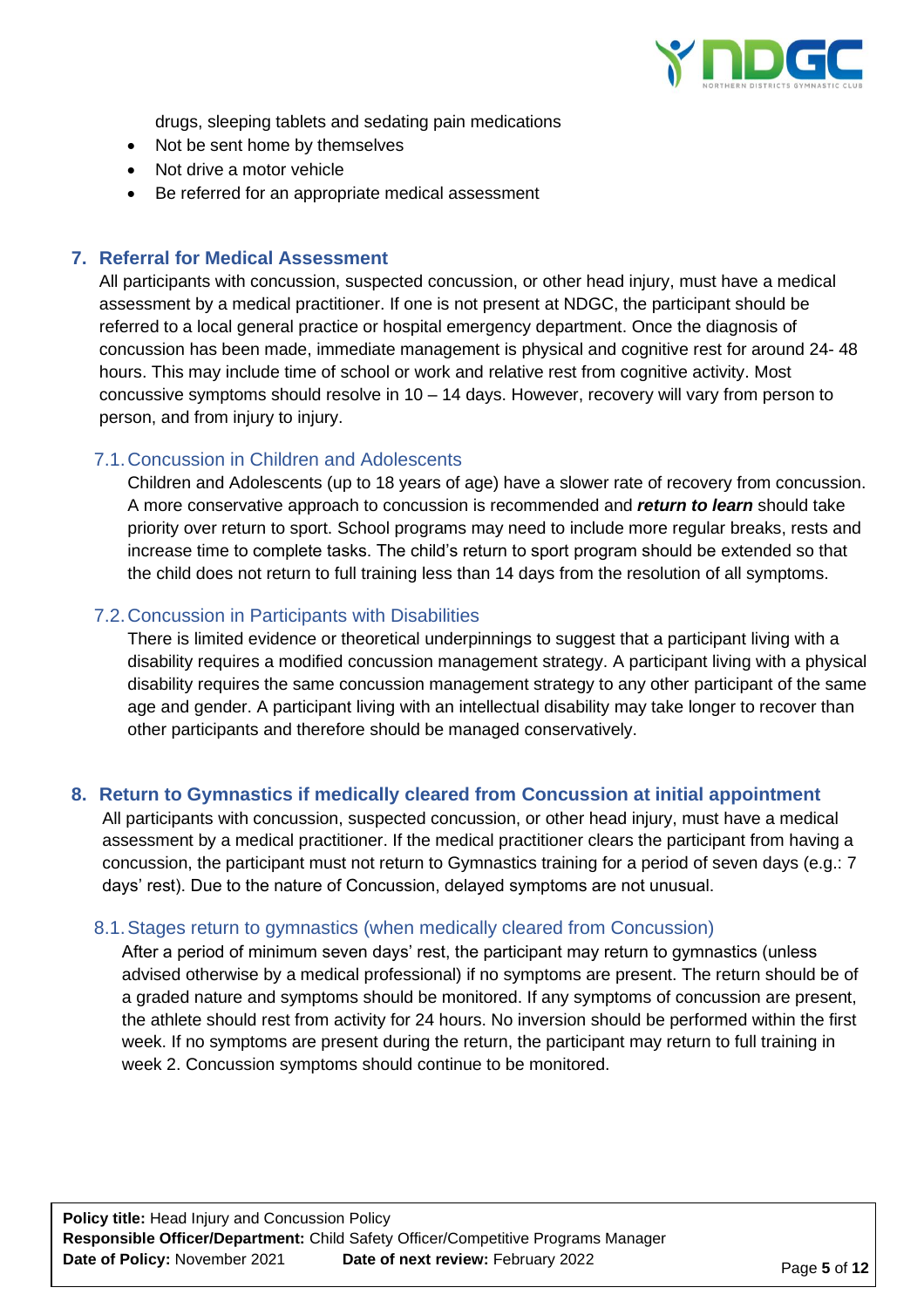

# **9. Return to Gymnastics following a diagnosis of Concussion**

Managing concussion is a shared responsibility between the participant, coach, club, parents and medical practitioner. Open communication is essential, and information should be shared between all parties involved with the participant. In every case, the decision regarding timing of return to gymnastics should be made by a medical practitioner. A concussed participant must not be allowed to return to training or competition before having a medical clearance.

A conservative approach (i.e., longer time to return to gymnastics) is used in cases where there is any uncertainty about the participants recovery. NDGC supports the *"if in doubt, sit them out"* approach.

NDGC members should follow the recommendations below with a participant returns to training:

- Participants should not return to training until they have returned to school/learning without a worsening in symptoms
- Participants should return to gymnastics training in a gradual-staged approach. A medical clearance must be provided to enter the graded loading program
- A rehabilitation program should be supervised by the treating medical practitioner and should follow a graded symptom limited progression
- Participants should be symptom free during their rehabilitation program. If they develop symptoms at any stage, then they should step down to the previously symptom free level and try to progress again after a further 24 hours rest
- If symptoms progress or worsen, a review is recommended by a medical practitioner

The activity phase should proceed as outlined below, with a minimum of 24 hours spent at each level. The activity should only be upgraded if there has been no recurrence of symptoms during that time. If there is a recurrence of symptoms, there should be a 'step down' to the previous level for at least 24 hours (after symptoms have resolved). Each participant is different; therefore, it may take a longer for some individuals.

The steps in the activity phase are:

- **Step 1** Symptom limited activity Perform everyday activities without symptoms
- **Step 2** Light aerobic activity (at an intensity that can easily be maintained while having a conversation) until symptom free
	- o Walking, jogging, cycling at a slow to medium pace
	- o No strength training or inversion
- **Step 3** Moderate aerobic exercise (increased heart rate)
	- o No strength training or inversion
- **Step 4** Sport specific exercise
	- o Increase duration and intensity of activity
	- o Basic skills training can commence
	- o Commence light strength training
- **Step 5** Restricted inversion training **(Clearance required to enter this stage)**
	- o Return to full training with limits placed on the number of times of inversion
		- **Monitor symptoms**

**Policy title:** Head Injury and Concussion Policy **Responsible Officer/Department:** Child Safety Officer/Competitive Programs Manager **Date of Policy:** November 2021 **Date of next review:** February 2022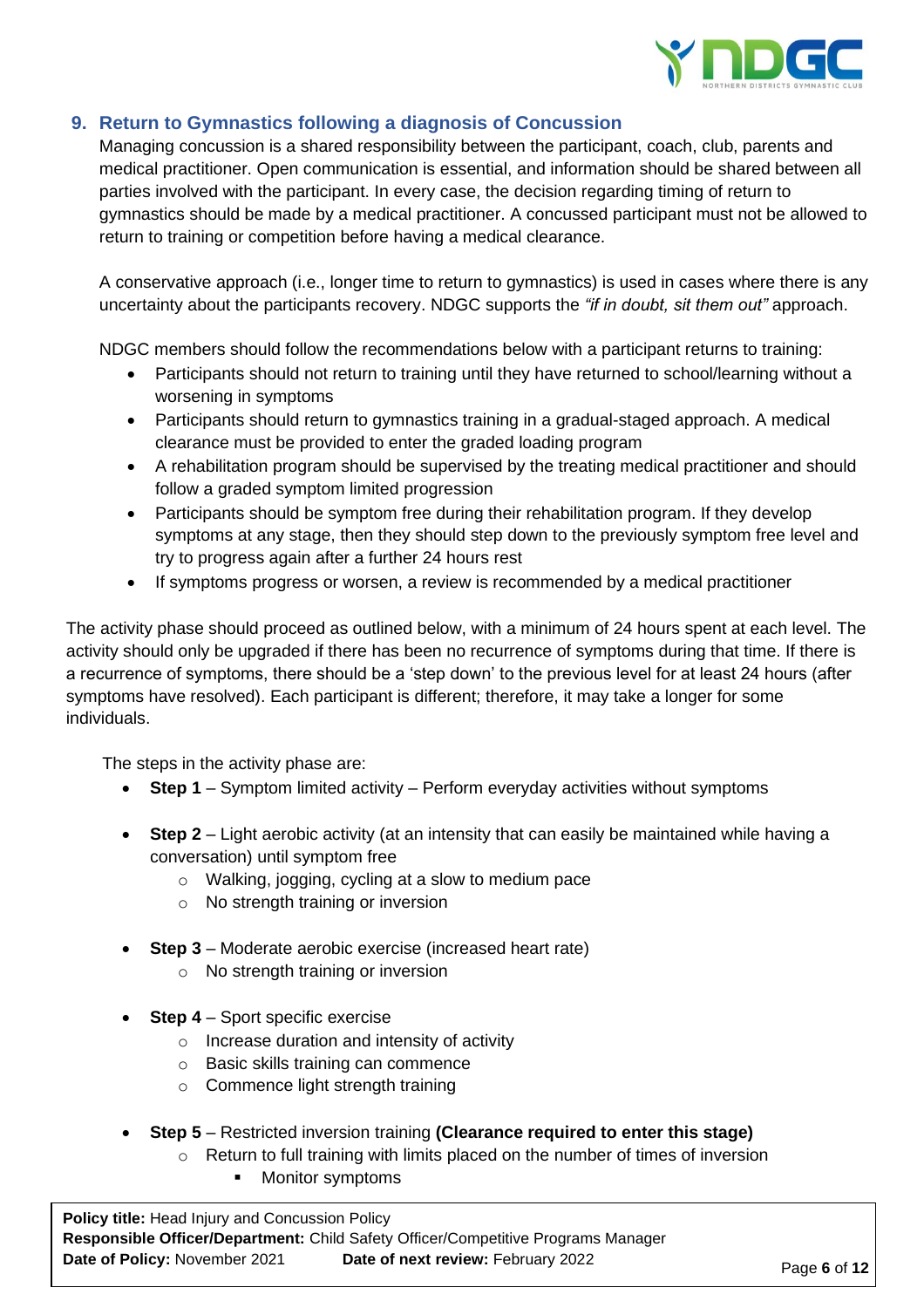

- **Step 6** Further relaxation of inversion training
- **Step 7** Full training

It is important that the participant does not become disoriented or lose balance. The participant should be able to stay focused on the assigned skills, and the coach should closely monitor all activity to ensure concussion symptoms do not return. *Appendix 13.2: NDGC Return to Training Guide following a Concussion,* provides greater detail for each step above. The graded exercise program should be managed by a medical professional.

Prior to the return, parents must provide a written clearance to NDGC with the information below. This may be in the template provided in *Appendix 13.3*, or a written medical certificate by the treating physician:

- Injury information
- Medical advice sought (who, where and when)
- Any recommendations or advice from medical professional about the return to sport.

# **10.Additions and Changes to Policy**

Recommended changes to this policy may be submitted to NDGC for consideration. Management will review the recommendations and make changes to this policy if necessary. Should changes be accepted, the policy would be updated, dated and circulated.

#### **11.Confidentiality and Reporting**

Breaches of this policy must be reported to NDGC within 14 days of any occurrence. Breaches of this policy must be kept confidential and disclosure to any third party beyond NDGC management is not permitted.

#### **12.References**

Concussion Recognition Tool 5©. (2017). *British Journal of Sports Medicine, 51*, 872.

Elkington, L., Manzanero, S., & Hughes, D. (2019). Concussion in Sport Australia: Position Statement. *Australian Institute of Sport.*

Gymnastics Western Australia. (2018). Concussion Management Policy.

Sport Concussion Assessment Tool – 5<sup>th</sup> Edition. (2017). *British Journal of Sports Medicine, 51*(11), 851-858.

Sports Medicine Australia. (2018). Concussion in Sport Policy.

#### **13.Appendix**

- 13.1. NDGC Training Session Head Injury Assessment
- 13.2. NDGC Return to Training Guide following a Concussion
- 13.3. NDGC Return to Training Following a Medical Clearance from Concussion Template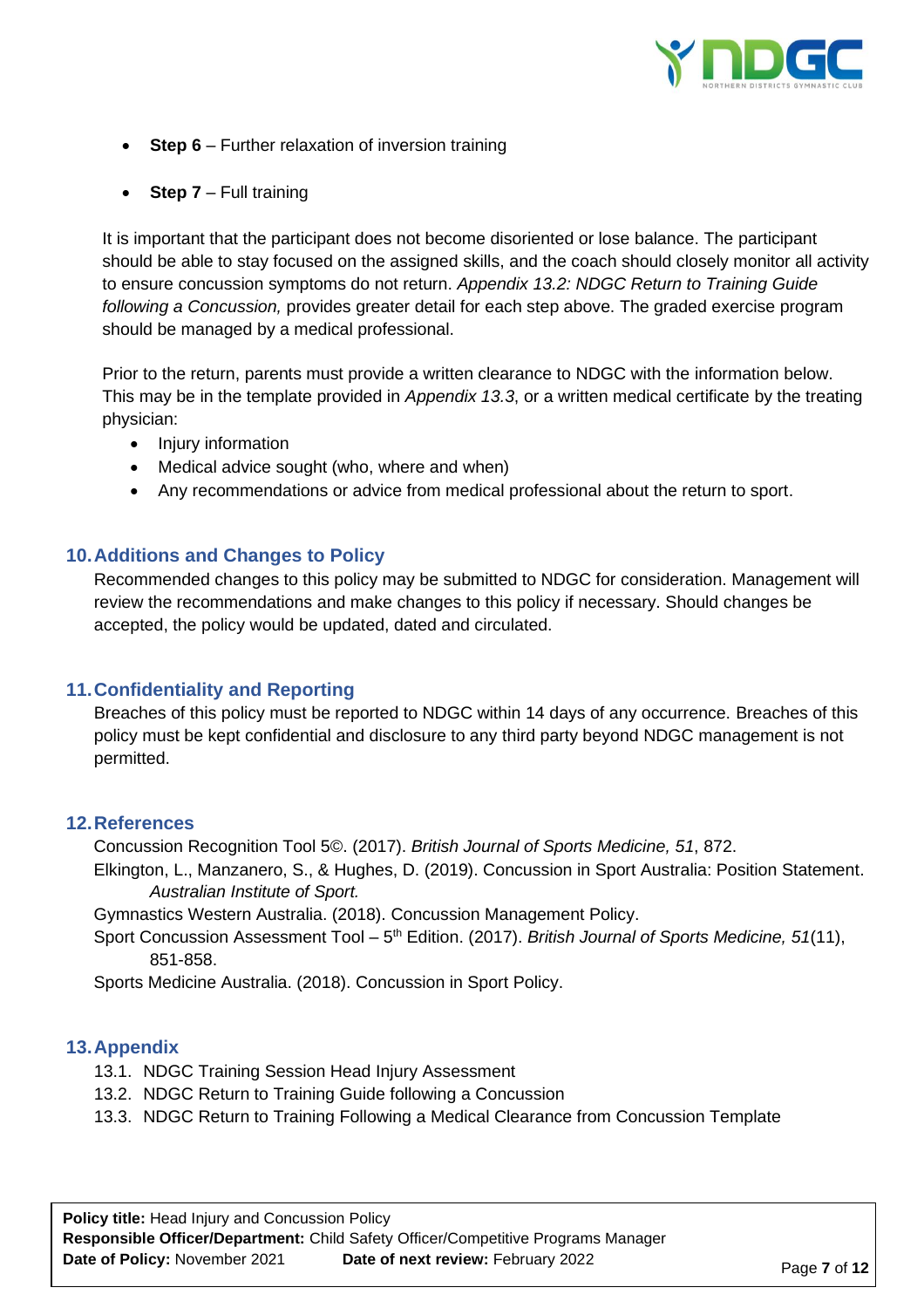

#### *Appendix 13.1: NDGC Training Session Head Injury Assessment*

### **NDGC TRAINING SESSION HEAD INJURY ASSESSMENT**

- This form is not intended for diagnostic purposes and is in no way a substitute for medical advice.
- This form is to be completed by the senior-most coach in attendance of the incident.
- This form is to guide immediate management and does not replace qualified medical advice.
- This form **must be completed when:**
	- o An athletes' head forcefully hits the floor, a wall, or object (vault table, high bar uprights, beam, etc).
	- $\circ$  An athlete reports knocking their head (whether observed directly, via video review or by another athlete).

#### **This form does not replace the SCAT5 which much be performed in any case of suspected concussion. This form does not replace a standard incident report form which must also be completed.**

#### **1. GENERAL INFORMATION**

Athlete Name: \_\_\_\_\_\_\_\_\_\_\_\_\_\_\_\_\_\_\_\_\_\_\_\_\_\_\_\_\_\_\_\_\_\_\_\_ Date: \_\_\_\_\_\_\_\_\_\_\_\_\_\_\_\_ Coaches Name: \_\_\_\_\_\_\_\_\_\_\_\_\_\_\_\_\_\_\_\_\_\_\_\_\_\_\_\_\_\_\_\_\_\_\_ Time: \_\_\_\_\_\_\_\_\_\_\_\_\_\_\_\_

#### **2. STRUCTURAL HEAD OR NECK INJURY**

1. Are there clinical features including abnormal neurological signs of a serious or structural head and/or neck injury, requiring emergency management (ambulance requested)?





#### **\*\*\* IF YES, DIAL 000 IMMEDIATELY, DO NOT MOVE THE ATHLETE, DO NOT PROCEED THROUGH THIS FORM \*\*\***

#### **3. REMOVAL FROM TRAINING**

The athlete **must** be removed from training with any of the following clinical features observed directly, or by video review of the incident

- 2. Loss of consciousness 3. No protective action in fall to object/floor<sup>1</sup>
- 4. Impact seizure<sup>2</sup> or tonic posturing<sup>3</sup>
- 5. Motor incoordination<sup>4</sup>
- 6. Dazed or blank/vacant stare<sup>5</sup>
- 7. Behaviour changes atypical of athlete
- 8. Confusion or disorientation
- 9. Memory impairment
- 10. Athlete reports significant or progressive concussive symptoms

**Policy title:** Head Injury and Concussion Policy **Responsible Officer/Department:** Child Safety Officer/Competitive Programs Manager **Date of Policy:** November 2021 **Date of next review:** February 2022

| <b>O</b> pservea | <b>Reported</b> | <b>NO</b> |
|------------------|-----------------|-----------|
|                  |                 |           |
|                  |                 |           |
|                  |                 |           |
|                  |                 |           |
|                  |                 |           |
|                  |                 |           |
|                  |                 |           |
|                  |                 |           |
|                  |                 |           |
|                  |                 |           |
|                  |                 |           |

**Observed Reported No**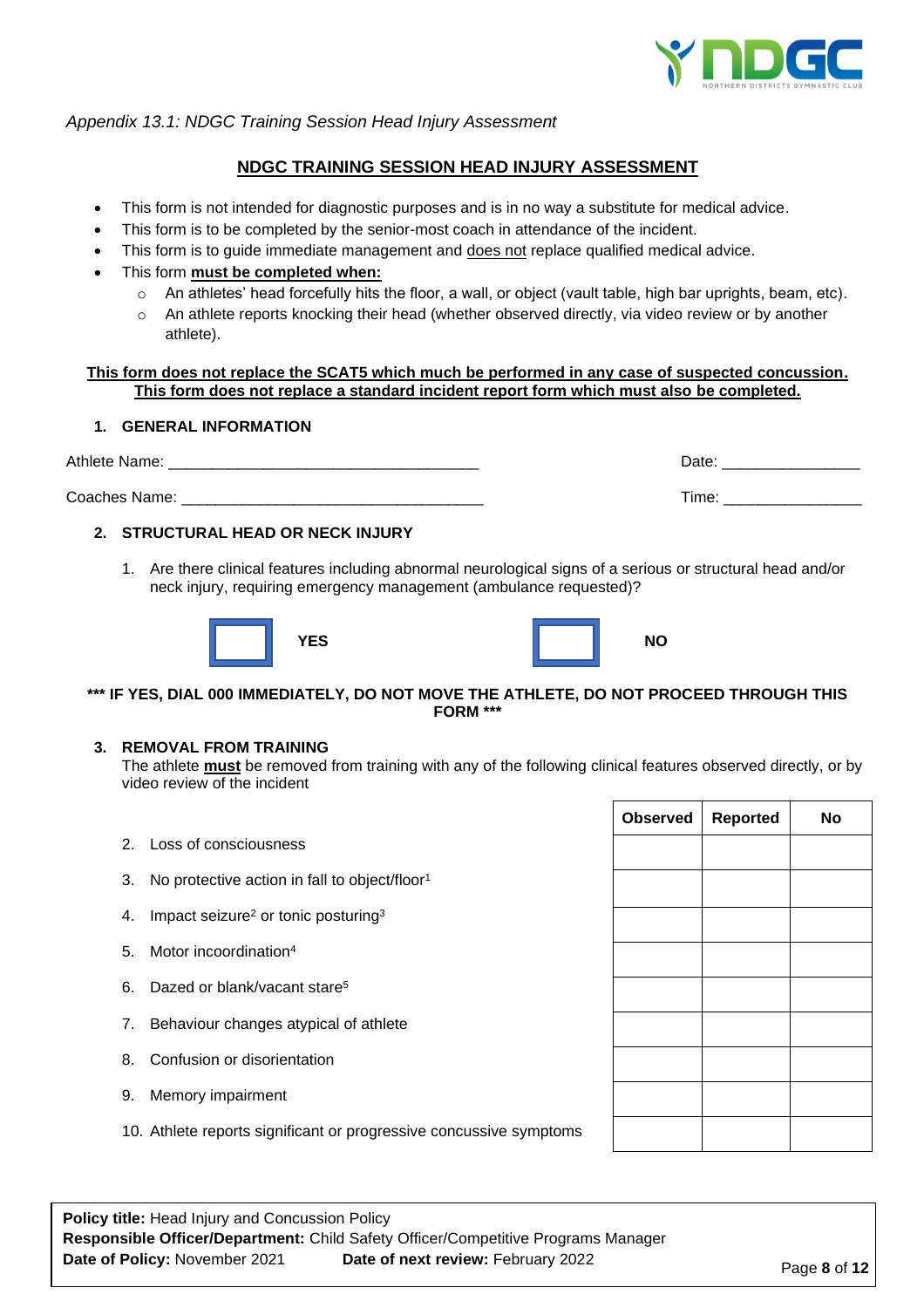

### **4. OUTCOME & ACTION**

If 'Observed' or 'Reported' is ticked for items 1 – 10, clear diagnosis of brain injury or concussion and no return to training.

#### **5. SIGNATURE OF COACH COMPLETING FORM**

Signature of Coach: \_\_\_\_\_\_\_\_\_\_\_\_\_\_\_\_\_\_\_\_\_\_\_\_\_\_\_\_\_\_ Date: \_\_\_\_\_\_\_\_\_\_\_\_\_\_ Time of Completion: \_\_\_\_\_\_\_\_\_\_\_\_\_\_\_\_\_\_\_\_\_\_\_\_\_\_\_\_\_

#### **Definitions:**

<sup>1</sup> Falls to floor/apparatus in an unprotected manner (i.e., without stretching out hands, putting arms above head, covering face, absorbing impact with body part other than head)

2 Involuntary movements of the trunk or limbs that comprise periods of asymmetric and irregular rhythmic jerking of axial or limb muscles

3 Involuntary sustained contraction of one or more limbs (typically upper limbs), so that the limb is held stiff despite the influence of gravity of the position of the athlete. The tonic posturing could involve other muscles such as the neck, back, trunk and lower limb.

<sup>4</sup> Appears unsteady on feet (including losing balance, staggering/stumbling, struggling to get up, falling), or in the upper limbs (including fumbling). May occur in rising from ground, or in motion of walking/running.

<sup>5</sup> Athlete exhibits no facial expression or apparent emotion in response to the event/environment (may include a lack of focus/attention of vision). Blank/vacant look is best appreciated in reference to the athlete's normal or expected facial expression.

#### **Acknowledgements:**

This form was adapted from the AFL (Australian Football League) & AFLDA (Australian Football League Doctors Association) for the 2020/21 AFL & AFLW seasons.

Document prepared by: Michael Williams, AEP Musculoskeletal Physiotherapist | Accredited Exercise Physiologist APAM; ESSAM B.Sc.(SpSc); B.Sc.(Physio), M.Ex.Sc.(Str&Cond); M.Clin.Physio.(Musc).

#### **References:**

McCrory P, Meeuwisse W, Dvorak J, et al. Consensus statement on concussion in sport-the 5th international conference on concussion in sport held in Berlin, October 2016. Br J Sports Med 2017 doi: 10.1136/bjsports-2017-097699

Patricios J, Fuller GW, Ellenbogen R, et al. What are the critical elements of sideline screening that can be used to establish the diagnosis of concussion? A systematic review. Br J Sports Med 2017 doi: 10.1136/bjsports-2016-097441

Makdissi M, Davis G. The reliability and validity of video analysis for the assessment of the clinical signs of concussion in Australian football. J Sci Med Sport 2016;19(10):859- 63. doi: http://dx.doi.org/10.1016/j.jsams.2016.02.015

McCrea M, Meier T, Huber D, et al. Role of advanced neuroimaging, fluid biomarkers and genetic testing in the assessment of sport-related concussion: a systematic review. Br J Sports Med 2017 doi: 10.1136/bjsports-2016-097447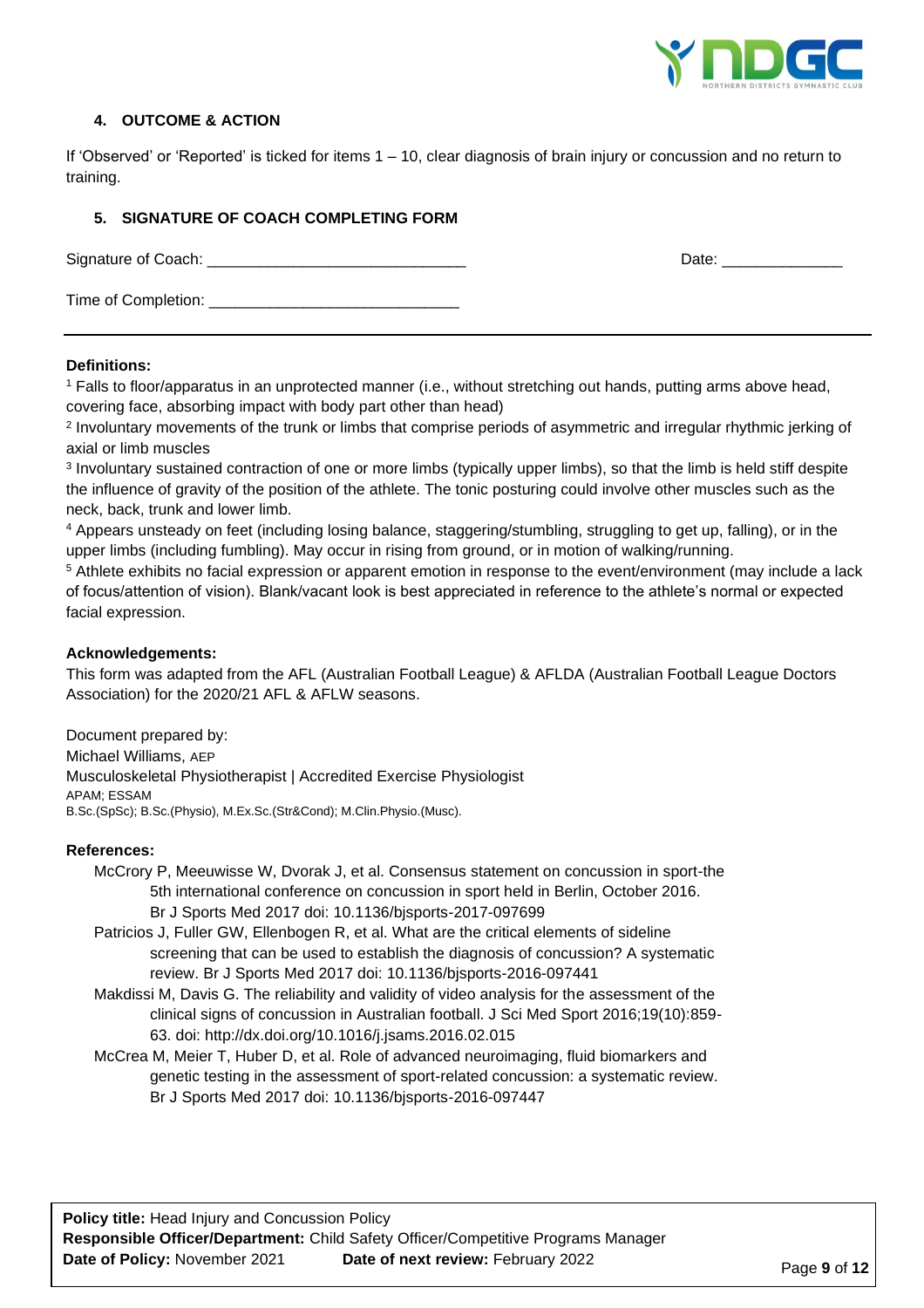# $\mathbf{Y}$ **NDGC**

# *Appendix 13.2: NDGC Return to Training Guide following a Concussion*

| <b>Step</b>                                     | <b>Rest</b>                      | <b>Recovery</b>                                                                                                                           | <b>Graded loading - individual program</b>                                                                                                                                             |                                                                                                                                                                                  | <b>Graded loading - full training</b>                                                                                                                                      |                                                                                                                                                      |                                                                                                             |                                                                                                        |                                                                                                             | <b>Return to</b><br>competition                                                                                                                                                         |                                                                                                                                                       |                                               |
|-------------------------------------------------|----------------------------------|-------------------------------------------------------------------------------------------------------------------------------------------|----------------------------------------------------------------------------------------------------------------------------------------------------------------------------------------|----------------------------------------------------------------------------------------------------------------------------------------------------------------------------------|----------------------------------------------------------------------------------------------------------------------------------------------------------------------------|------------------------------------------------------------------------------------------------------------------------------------------------------|-------------------------------------------------------------------------------------------------------------|--------------------------------------------------------------------------------------------------------|-------------------------------------------------------------------------------------------------------------|-----------------------------------------------------------------------------------------------------------------------------------------------------------------------------------------|-------------------------------------------------------------------------------------------------------------------------------------------------------|-----------------------------------------------|
| <b>Components</b>                               | <b>Rest</b>                      | Symptom -<br>limited activity                                                                                                             | <b>Light aerobic</b><br>exercise                                                                                                                                                       | <b>Moderate</b><br>aerobic<br>exercise                                                                                                                                           | Sport -<br>specific<br>exercise                                                                                                                                            | <b>Restricted</b><br>inversion<br>training                                                                                                           | <b>Recovery</b>                                                                                             | <b>Controlled</b><br>inversion<br>training                                                             | <b>Recovery</b>                                                                                             | <b>Full training</b>                                                                                                                                                                    | <b>Recovery</b>                                                                                                                                       | <b>Return to full</b><br>training<br>schedule |
| Goal                                            |                                  | <b>Daily activities</b><br>that do not<br>provoke<br>symptoms                                                                             | Light aerobic<br>exercise (e.g.,<br>walking/jog/cycling<br>at slow to medium<br>pace)<br>No strength<br>training<br>No inversion at all<br>(handstands,<br>cartwheels, saltos,<br>etc) | Moderate<br>aerobic<br>exercise<br>(i.e.,<br>increased<br>heart rate)<br>No strength<br>training<br><b>No inversion</b><br>at all<br>(handstands,<br>cartwheels,<br>saltos, etc) | Increased<br>intensity &<br>duration of<br>activity.<br><b>Add sports</b><br>specific drills<br>(basic<br>training<br>skills)<br>Commence<br>light<br>strength<br>training | <b>Return to full</b><br>training within<br>a session with<br>limits on<br>flipping (based<br>on observed<br>control,<br>reported<br>dizziness, etc) | Can<br>participate<br>in other<br>components<br>of program<br>(e.g.,<br>strength,<br>flex, dance<br>skills) | Return to<br>full training<br>within a<br>session<br>with more<br>relaxed<br>limits on<br>flipping     | Can<br>participate<br>in other<br>components<br>of program<br>(e.g.,<br>strength,<br>flex, dance<br>skills) | Return to<br>full training<br>with no<br>limits on<br>flipping, etc                                                                                                                     | Can<br>participate<br>in other<br>components<br>of program<br>(e.g.,<br>strength,<br>flex, dance<br>skills) as<br>well as<br>limited full<br>training |                                               |
| <b>Duration</b>                                 | <b>Min</b><br>$24 - 48$<br>hours | Minimum 24<br>hours                                                                                                                       | Minimum 24 hours                                                                                                                                                                       | Minimum 24<br>hours                                                                                                                                                              | Minimum 24<br>hours                                                                                                                                                        | At least 1 day<br>between<br>sessions to<br>monitor for<br>recurrence of<br>symptoms                                                                 |                                                                                                             | At least 1<br>day<br>between<br>sessions to<br>monitor for<br>recurrence<br>of<br>symptoms             |                                                                                                             | At least 1<br>day<br>between<br>sessions to<br>monitor for<br>recurrence<br>of<br>symptoms                                                                                              |                                                                                                                                                       |                                               |
| <b>Requirements</b><br>to move to<br>next stage |                                  | 24 hours<br>completely<br>free of<br>concussion<br>related<br>symptoms &<br>medical<br>clearance to<br>enter graded<br>loading<br>program | <b>Remain completely</b><br>free of any<br>concussion-related<br>symptoms                                                                                                              | Remain<br>completely<br>free of any<br>concussion -<br>related<br>symptoms                                                                                                       | Remain<br>completely<br>free of any<br>concussion -<br>related<br>symptoms<br>and medical<br>clearance to<br>commence<br>full training                                     | Remain<br>completely<br>free of any<br>concussion -<br>related<br>symptoms-<br>and athlete<br>confident to<br>participate in<br>training             |                                                                                                             | Remain<br>completely<br>free of any<br>concussion<br>- related<br>symptoms<br>and athlete<br>confident |                                                                                                             | <b>Remain</b><br>completely<br>free of any<br>concussion -<br>related<br>symptoms,<br>athlete<br>confident,<br>and<br>medically<br>cleared for<br>unrestricted<br>return to<br>training |                                                                                                                                                       |                                               |

**Policy title:** Concussion Policy **Responsible Officer/Department:** Child Safety Officer/Competitive Programs Manager **Date of Policy:** November 2021 **Date of next review:** February 2022 **Page 10** of 12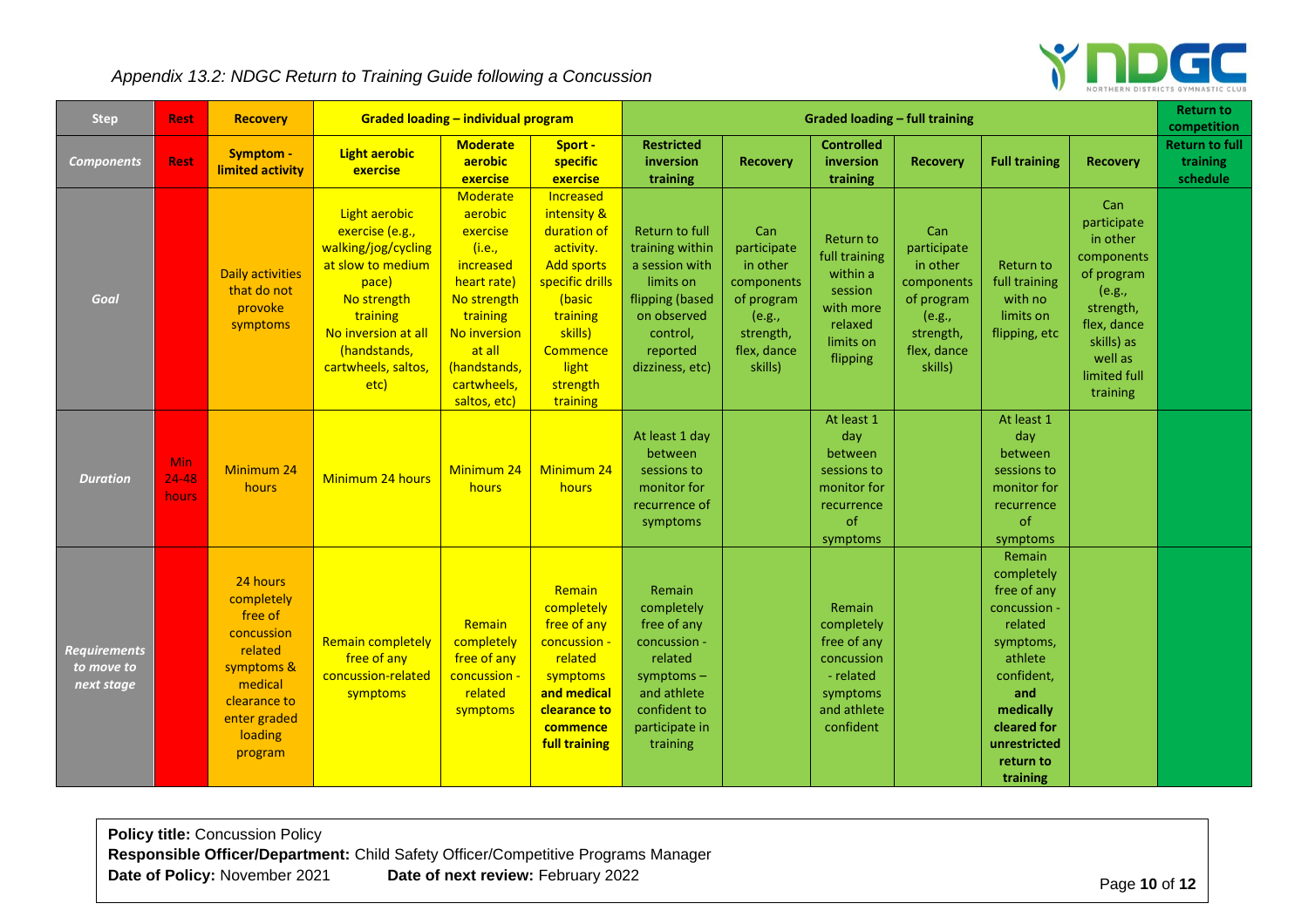

- *• Regular monitoring is essential. If symptoms recur, the athlete should go back to the previous symptom-free step.*
- *• This document is not intended for medical use and is in no way a substitute for medical advice.*
- *• This form is intended to help inform concussion management and does not replace qualified medical advice.*